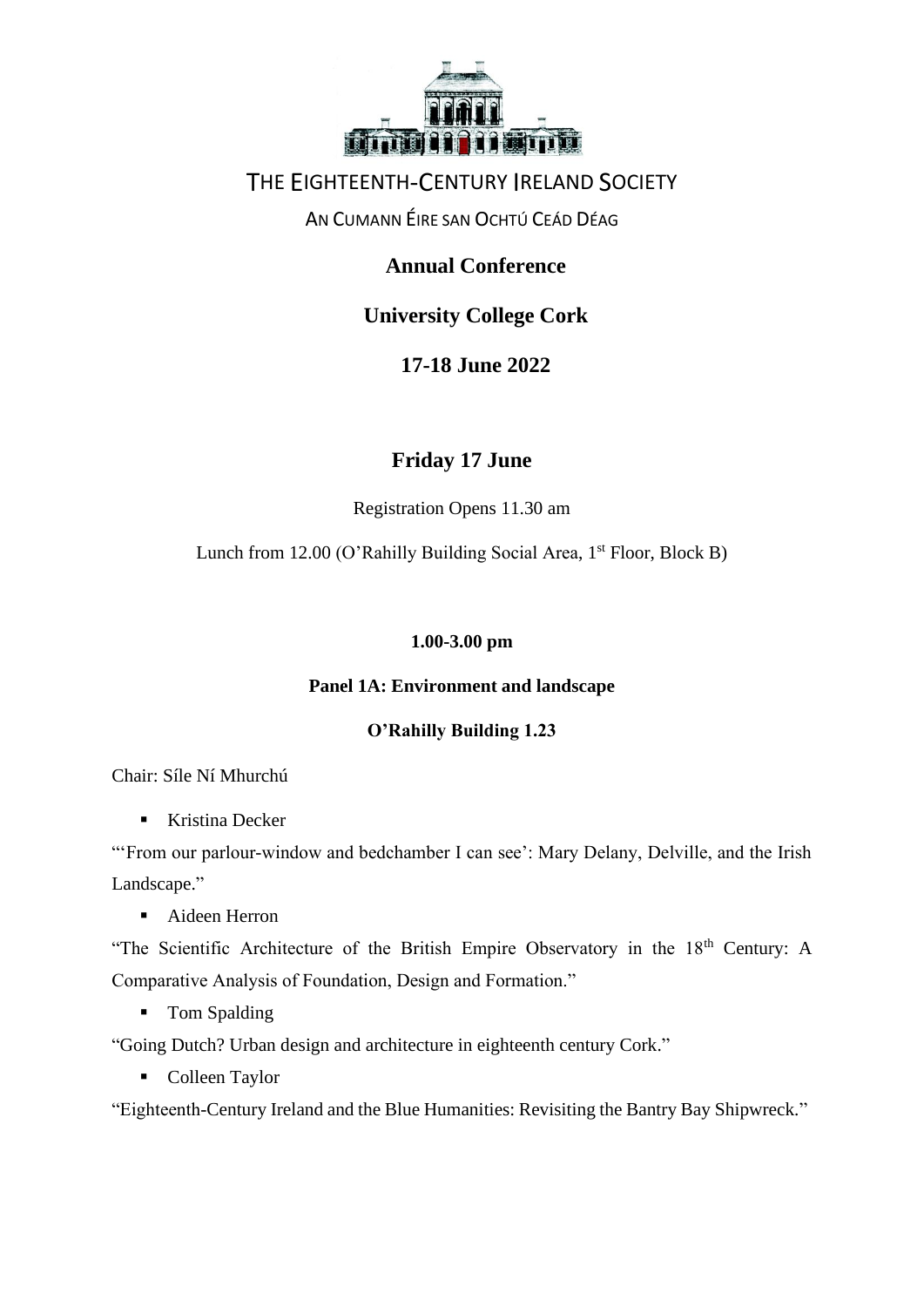

AN CUMANN ÉIRE SAN OCHTÚ CEÁD DÉAG

## **Panel 1B: Literary genres O'Rahilly Building 1.32**

Chair: Robert Mahony

▪ Giulia Iannuzzi

"A futuristic anti-Jesuit satire."

Ian Campbell Ross

"'A direct and quite literal' translation? Oliver Goldsmith's *Memoirs of Lady Harriot Butler*."

■ Brendan Twomey

"With elegies the town is cloyed': explaining the profusion of broadsheet elegies in 1720s Dublin."

### **3.00-3.30 pm**

### **Tea/coffee**

O'Rahilly Building Social Area, 1<sup>st</sup> Floor Block B

### **3.30-5.00 pm**

### **Panel 2A: Edgeworth and Owenson**

### **O'Rahilly Building 1.23**

Chair: Claire Connolly

■ Sonja Lawrenson

"Troubling Mobilities in Edgeworth's 'Lame Jervas': Empire, Impairment and the Body Politic."

■ Anne-Claire Michoux

"Dusting Off the Library Shelves: Modern Antiquarianism in Sydney Owenson and Maria Edgeworth."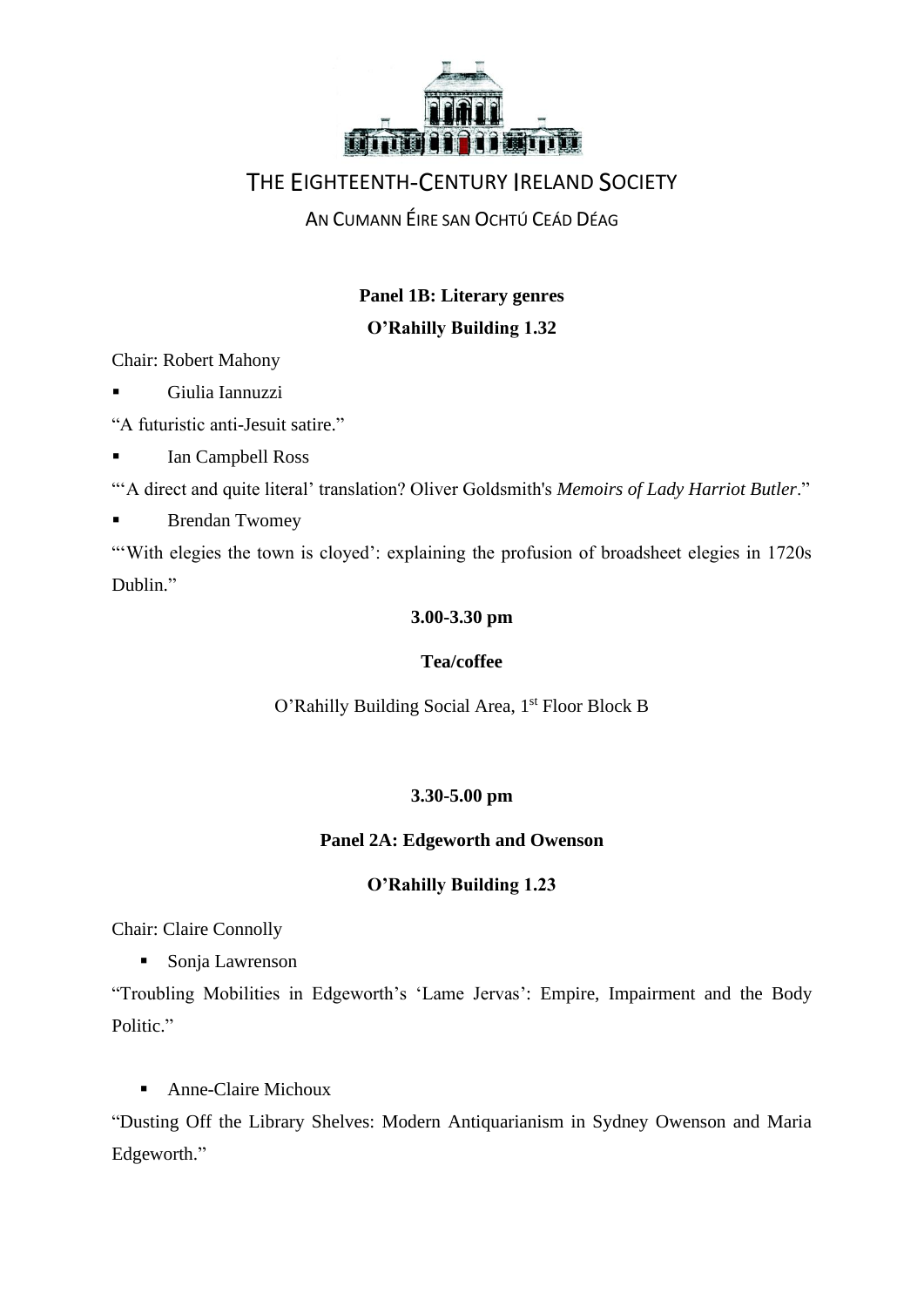

AN CUMANN ÉIRE SAN OCHTÚ CEÁD DÉAG

■ Eliza Spakman

"Educating the Male Adolescent: True politeness, primitivism, and masculinity in Maria Edgeworth's 'Forester.'"

## **Panel 2B: Painéal Gaeilge O'Rahilly Building 1.32**

### Chair/Cathaoirleach: Máire Ní Íceadha

▪ Síle Ní Mhurchú

"Ciorcal Uí Neachtain agus an Fhiannaíocht"

▪ Tomás L. Ó Murchú

"Dán aiceanta ón 18ú haois tiomnaithe do dhochtúir leighis."

■ Ciarán Mac Murchaidh

"*Seanmóirí Muighe Nuadhad*: léargas ar shaibhreas sheanmóireacht na Gaeilge san ochtú haois déag fhada."

### **5.15-6.15 pm**

#### **Kane Building, G19**

#### **Léacht Alan Harrison – Alan Harrison Lecture**

Chair: Ciarán Mac Murchaidh

#### **Dr Neil Buttimer**

"The Gaelic Ancien Régime, 1700-1800 A.D."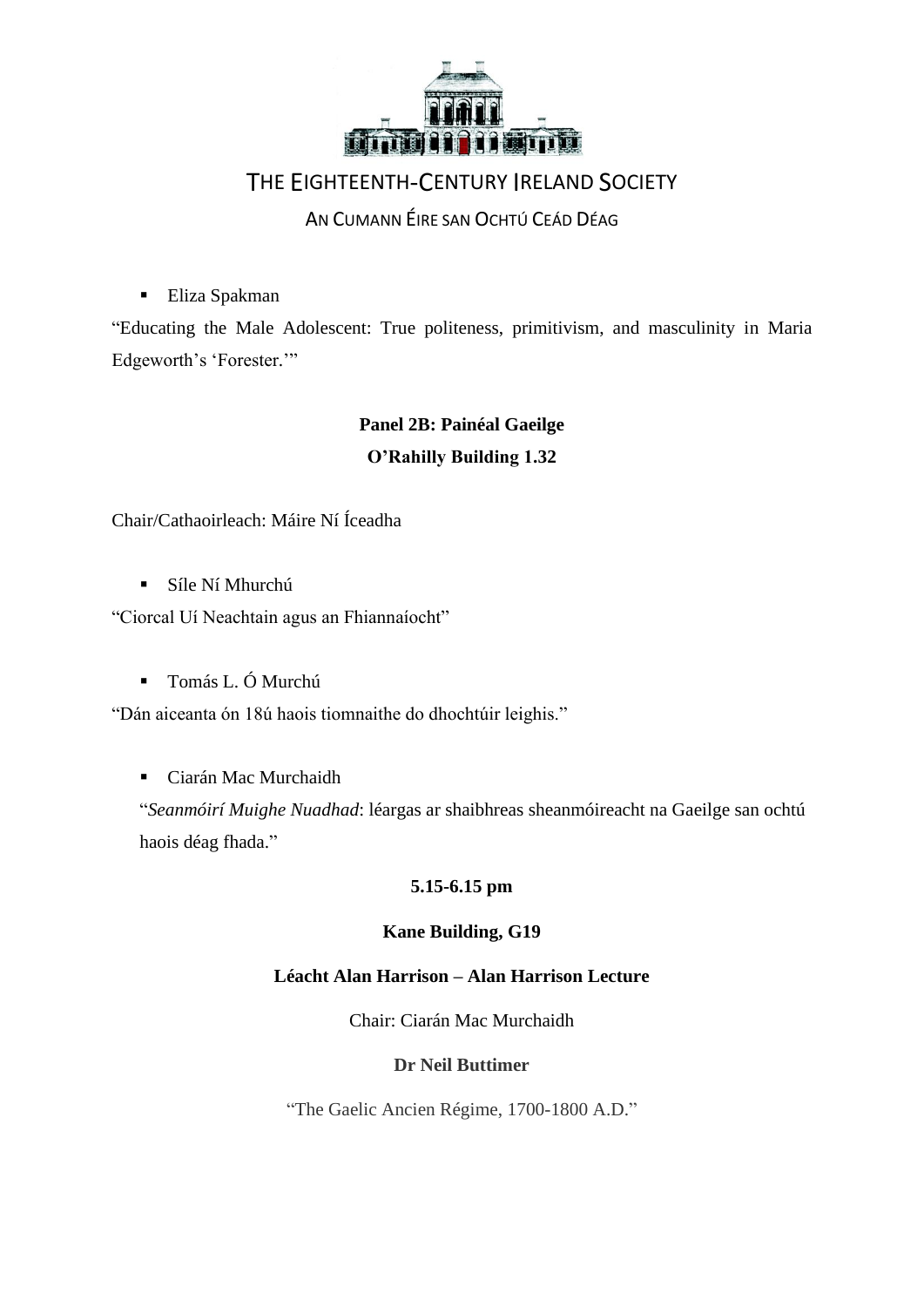

## AN CUMANN ÉIRE SAN OCHTÚ CEÁD DÉAG

### **6.15-7.30 pm**

Wine reception, Staff Common Room

8 pm Conference Dinner, Jacob's on the Mall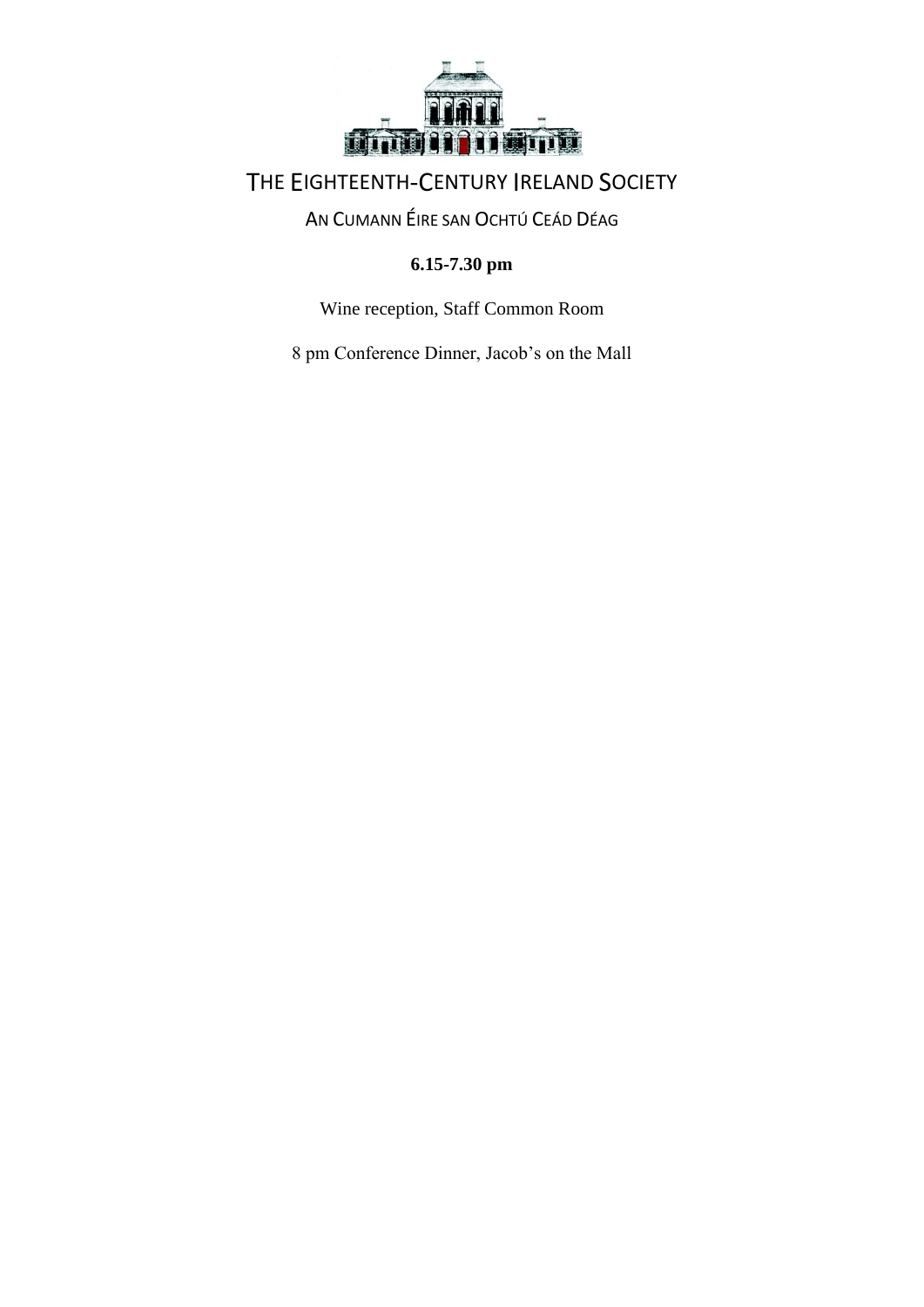

### AN CUMANN ÉIRE SAN OCHTÚ CEÁD DÉAG

**Saturday 18 June**

### **9.30-11.00 am**

### **Panel 3A: Theatronomics**

### **O'Rahilly Building 1.23**

Chair: Sonja Lawrenson

■ Jennifer Buckley, Kandice Sharren, Leo Shipp

"Accounting for Sheridan's Drury Lane with 'Theatronomics'"

## **Panel 3B: International Textual Networks O'Rahilly Building 1.32**

Chair: Jason McElligott

■ Conrad Brunstrom

"Henry Murphy and an idea of World Peace: an Irish-Canadian Conversation."

■ Ioannes P. Chountis

"Burke and Cicero's *otium cum dignitate* on Reconciliation with America."

▪ Maria Zukovs

"French Revolutionary news in the Dublin press: sources and new discoveries."

### **11.00-11.30 am**

**Tea/Coffee**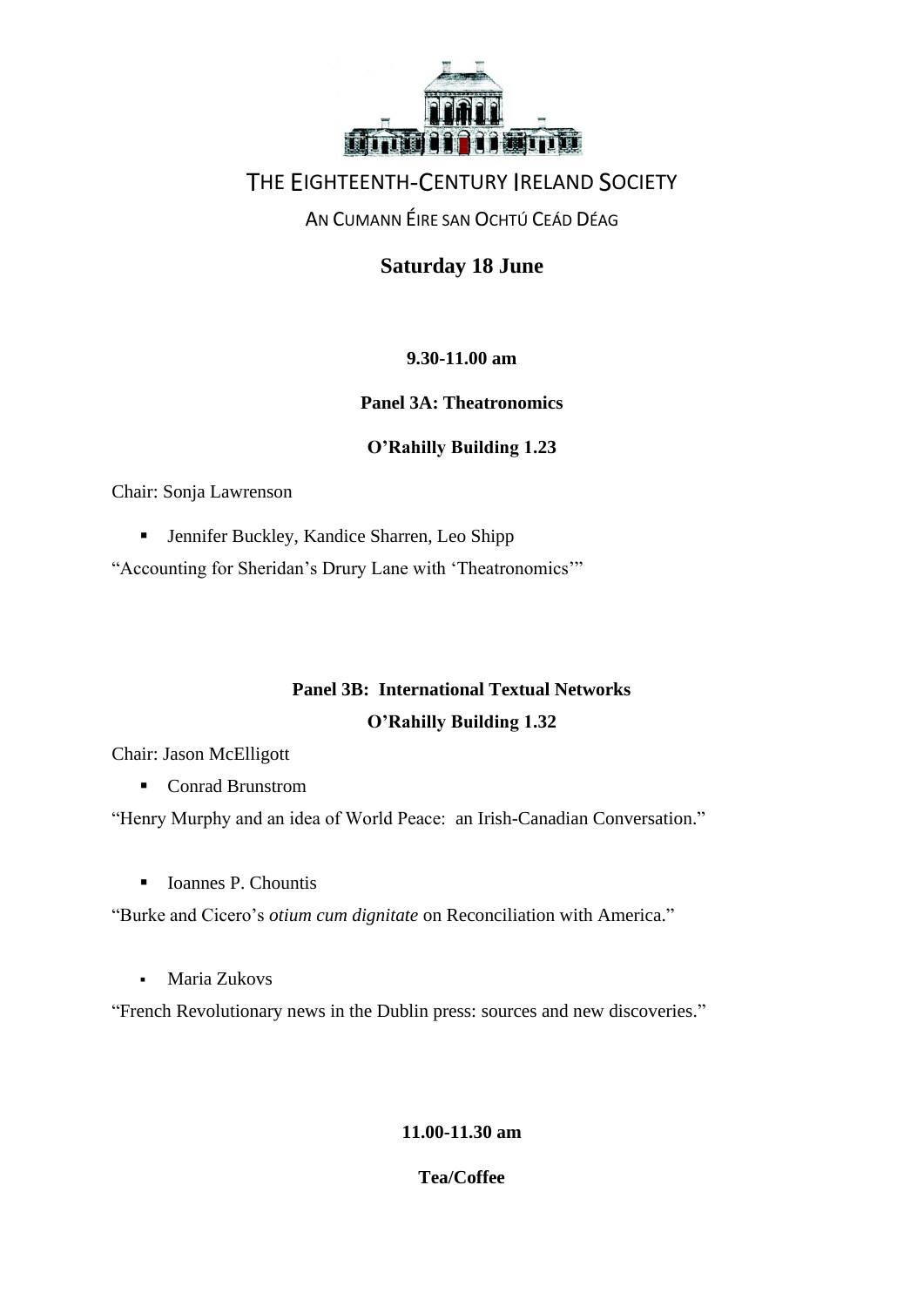

### AN CUMANN ÉIRE SAN OCHTÚ CEÁD DÉAG

O'Rahilly Building Social Area, 1st Floor Block B

### **11.30-12.30 pm**

### **Kane Building G19**

### **Plenary Lecture**

Chair: Clíona Ó Gallchoir

### **Prof David O'Shaughnessy**

"Goldsmith's *She Stoops to Conquer* and the Georgian repertory"

### **12.30-2.00 pm**

### **AGM and Lunch**

Lunch: O'Rahilly Building Social Area, 1<sup>st</sup> Floor Block B

AGM: O'Rahilly Building 1.32

### **2.00-3.30 pm**

### **Panel 4A: Books and readers**

### **O'Rahilly Building 1.23**

Chair: Anne-Claire Michoux

■ Christina Morin and Edward Kearns

"Irish Minerva Writers and the Affordances of Big Data."

▪ Jason McElligott, Director, Marsh's Library, Dublin.

"Books for old soldiers: Creating a library at the Royal Hospital Kilmainham, 1712-14."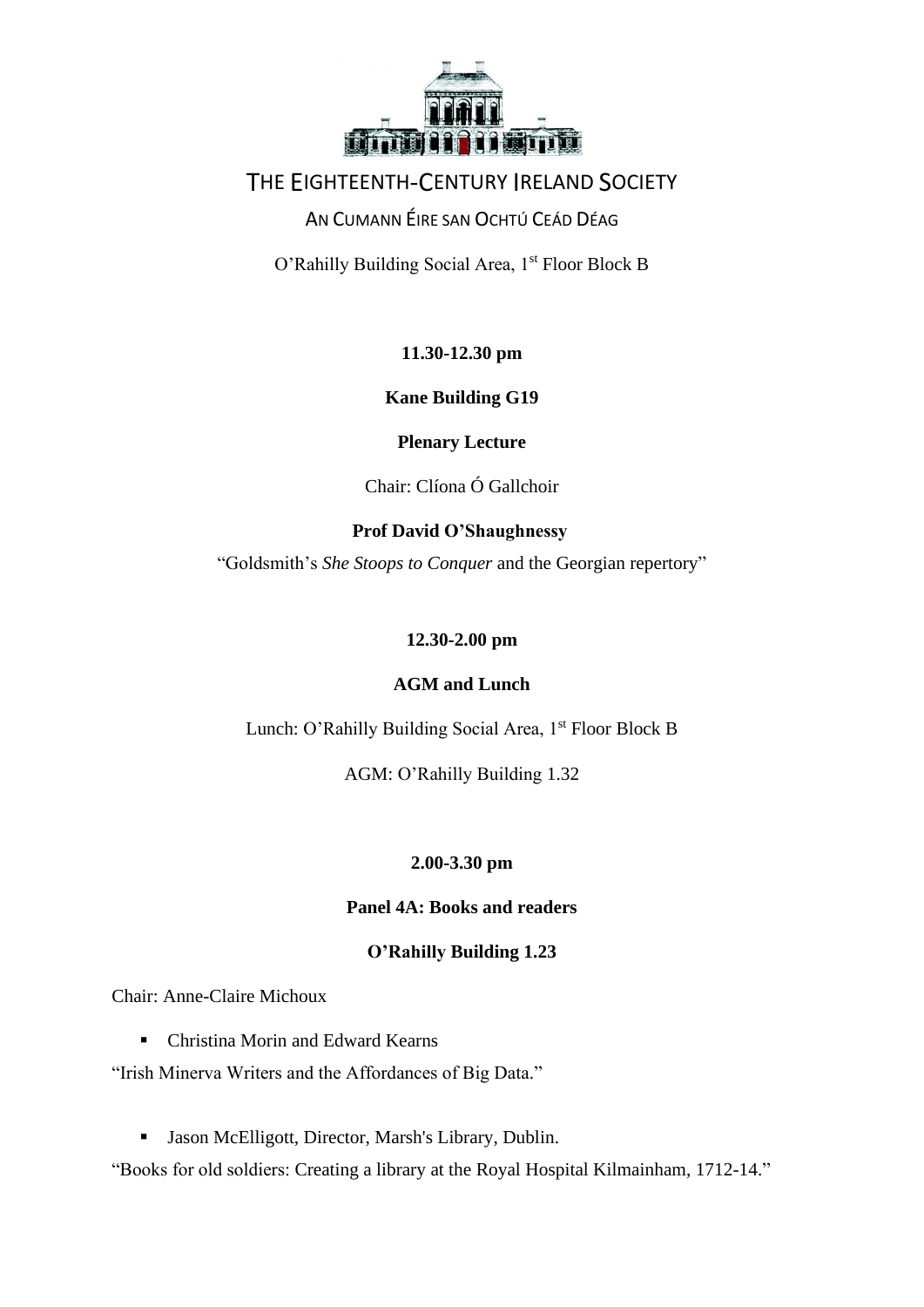

AN CUMANN ÉIRE SAN OCHTÚ CEÁD DÉAG

■ Sean Moore

"Swift, Dublin Castle's Secret Service Payments, and the Irish Book Trade."

## **Panel 4B: Military and religious history O'Rahilly Building 1.32**

Chair: Suzanne Forbes

■ Andrew Dorman

"Army recruitment and desertion in eighteenth-century Ireland."

■ Liam Chambers

"'Une maison de refuge': the Irish Jesuit college in Poitiers, 1674–1762."

■ Thomas O'Connor

"Conviction or Convenience? Early modern Irish conversion narratives from Portugal."

### **3.30-4.00 pm**

### **Tea/Coffee**

O'Rahilly Building Social Area, 1st Floor Block B

### **4.00-5.45 pm**

### **Panel 5A: Women's writing**

### **O'Rahilly Building 1.23**

### Chair: Christina Morin

■ Laura Alexander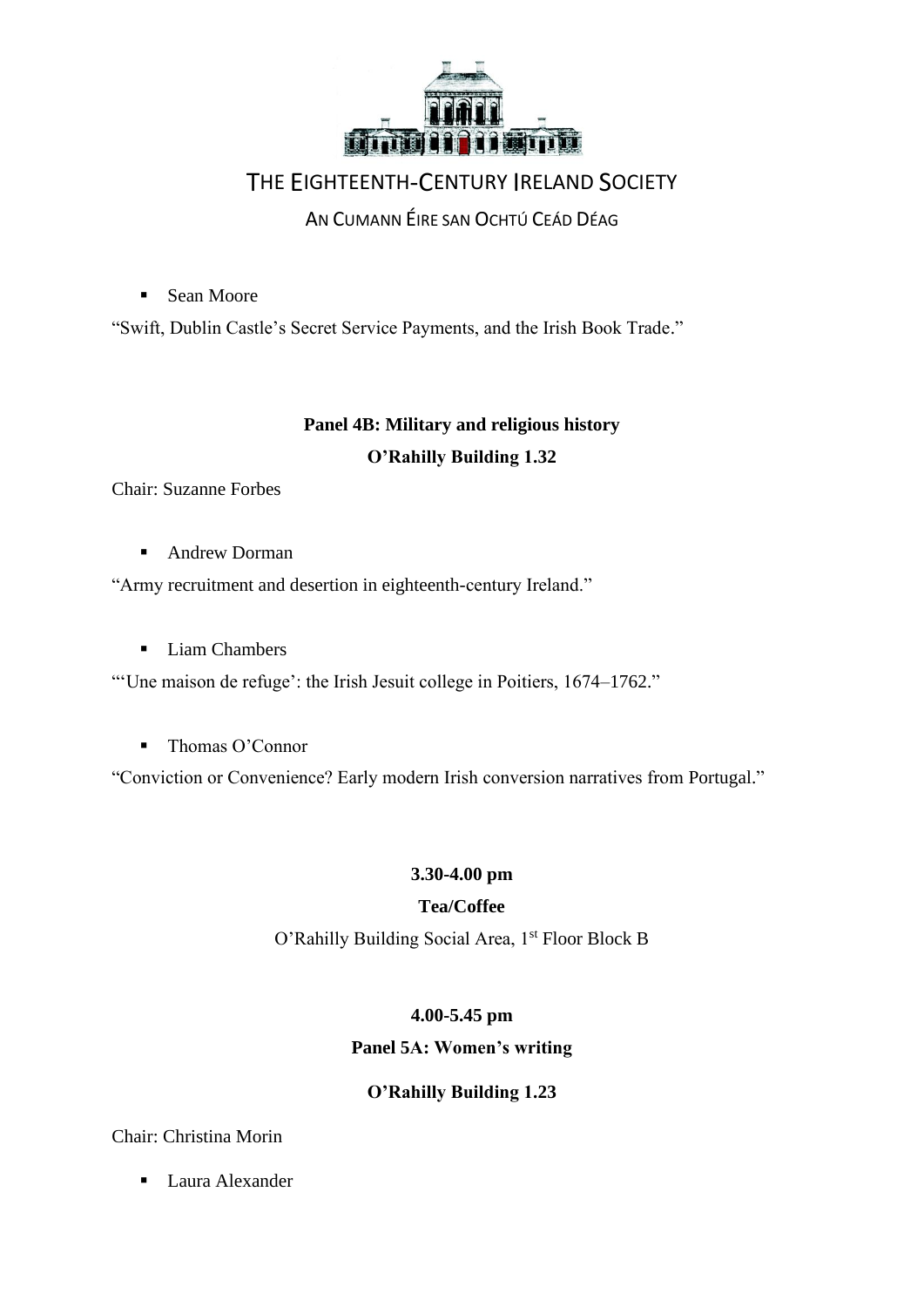

### AN CUMANN ÉIRE SAN OCHTÚ CEÁD DÉAG

"Laetitia Pilkington's *Verses wrote in a Library* and the Poetical Imagination."

■ David Clare

"Charlotte Brooke's Impact on Ascendancy Women Writers from Maria Edgeworth to Lady Gregory."

■ Elisa Cozzi

"On First Looking into Lady Mount Cashell's Unpublished Historical Novel *The Chieftains of Erin*."

# **Panel 5B: Cultural and material histories**

### **O'Rahilly Building 1.32**

Chair: Kristina Decker

■ Sharon A. Phelan

"The Eighteenth Century in Ireland from Socio-Cultural Perspectives: Dance as the Means of Inquiry."

■ Róisín Byrne

"'amuse the Town with something of *Irish* Birth': ballad opera and the popularisation of Irish folk music in the 1720s."

■ Maura Valenti

"Italian Music at Dublin's Channel Row Convent, c. 1727: An Accusation from the Vicar of Naas."

■ Deborah White

"Effecting Gentility: The Self-Fashioning of an Eighteenth-Century Provincial Irishman."